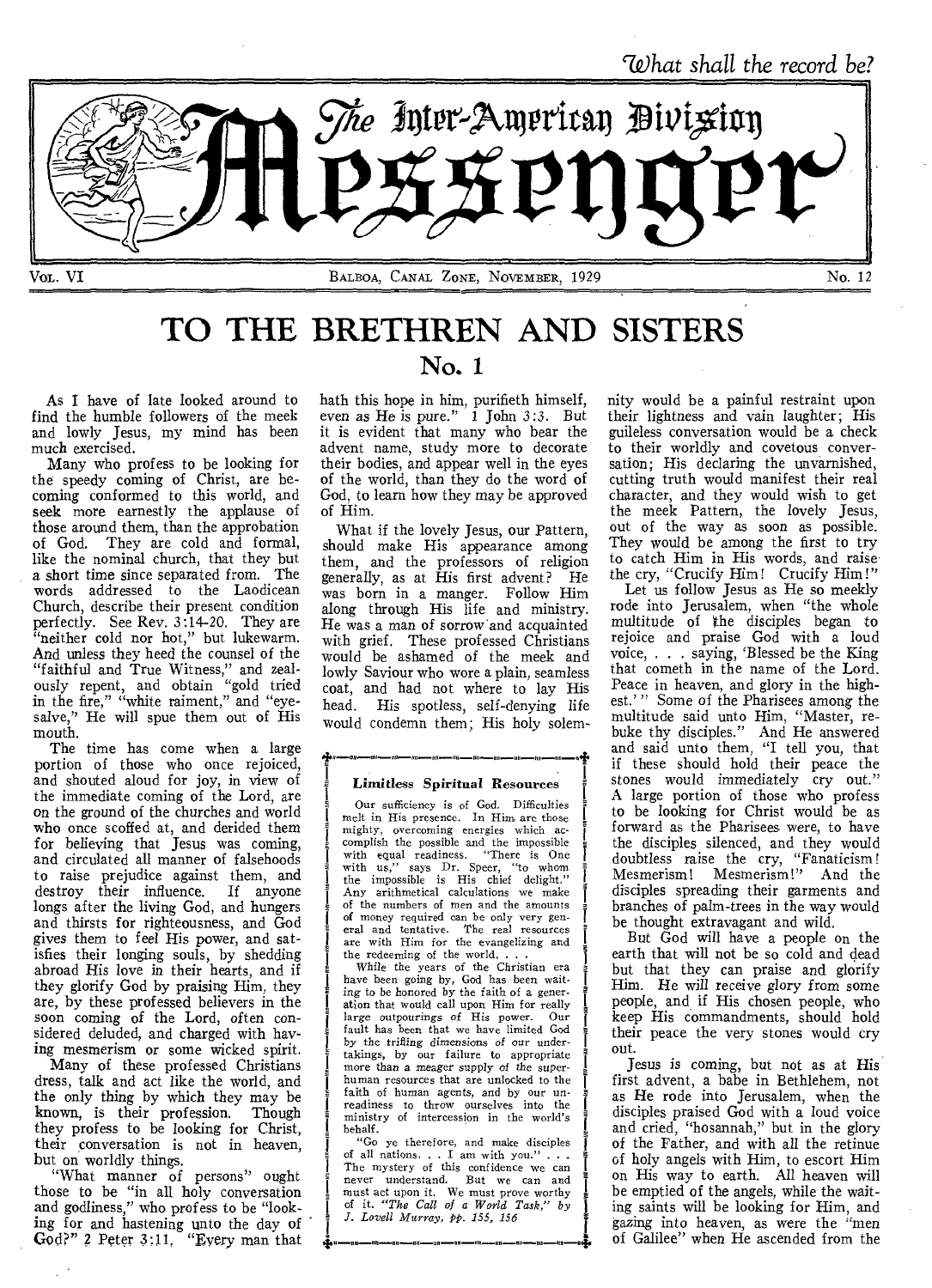Mount of Olivet. Then those only who are holy, those who have followed fully the meek Pattern will with rapturous joy, exclaim as they behold Him, "Lo, this is our God, we have waited for Him, and He will save us." And they will be changed "in a moment, in the twinkling of an eye, at the last trump," that wakes the sleeping saints, and calls them forth from their dusty beds, clothed with glorious immortality, shouting, "Victory! Victory! over death and the grave." The changed saints are caught up together with them to meet the Lord in the air, never more to be separated from the object of their *love.—Mrs. E. G. White in the Review and Herald, June 10, 1852.* 

# **ANTILLIAN UNION MISSION**

#### Genaro Sanchez 11, Vibora, Habana, Cuba

|  | A. R. OGDEN  | $\sim$ 100 $\mu$     | $\sim$ |  |  | Superintendent    |
|--|--------------|----------------------|--------|--|--|-------------------|
|  | N. L. TAYLOR | $\ddot{\phantom{1}}$ |        |  |  | $   Secy.-Treas.$ |

## **THE LOUD CRY IN HAITI**

**I** arrived in Haiti, from Cristobal Wednesday, August 21, and the next day we left for Cape Haitien. We had a very pleasant trip. The day was cloudy but it did not rain. Friday evening I spoke at the Cape church; Sabbath morning we drove out to Limbe where I spoke to about two hundred believers. In the afternoon we were at Plaisance about twenty miles farther from the Cape toward Port au Prince. There were eighty-two present at that service. They were meeting in a booth, but when it rains they have no place that will accommodate them. They that will accommodate them. get about \$400.00 from the Thirteenth Sabbath overflow, and will soon build a church.

Sunday afternoon we drove out to Limonade, about eighteen miles from Cape Haitien, where we dedicated a beautiful church building that father Roth had just finished constructing. It is a stone building seating, I judge, about 150 persons. The building was more than full at the service.

Monday evening we had a very good meeting with the workers at the mission office and the school. I was pleased to find the school property kept up in very good shape, though there had been no school for the past year, since the mission had not obtained a principal. They had a number of boys working in the print shop, the cabinet shop, and in the garden.

Tuesday morning we drove over to Grande Rivere; about thirty miles distant and had a meeting at the church. This is near the old citadel on the mountain. It was the first church raised up in Haiti, and Brother Isaac did the work. It has about 180 to 190 members now; but four other companies have been raised up near there by its members. Three of these have been organized into, churches. I am told about four hundred members have sprung from that first church. Brother Peon died there last year. We saw his<br>grave. Sister Peon lives there now. Sister Peon lives there now. Her oldest son seems to be coming down with tuberculosis, and the daughter of about ten or twelve, is beyond all help, except as God may intervene. She is confined to her bed and cannot speak.

Thursday morning we started for Port au Prince. We made a number of stops on the way. We drove ten miles off the main- road to visit a village where John Baptiste is working. There are 200 who recently have come into the<br>truth. The workers expect that by The workers expect that by the end of this year about 60 will have been baptized. It will take longer to prepare the others for baptism. This number includes many children. They are a very primitive people but deeply in earnest. The interest continues to grow. The country in that part is thickly populated.

Friday evening the church in Port au Prince was well filled. Sabbath morning the people gathered at the church at 6 o'clock for a baptismal service. They had built a nice font in the church yard while we were away and seventeen candidates were baptized. Forty-three others are in the baptismal class. At 11 I spoke to about three hundred persons. Brother Dorcinville and the local church elder report at least fifteen who definitely decided to obey the truth as the direct result of these services. These are mostly persons who have known something of the truth before. Sabbath afternoon and early Sunday morning they sought the homes of these two brethren to tell them of their decision, and ask for further help. One man came who said his wife had attended these services and was so deeply moved that she told her husband who was not at the meetings. From what she told him he was sure we have the truth; and after talking with the brethren, he took his stand with his wife and children who were at the services and had decided they must obey at once.

'One Haitien soldier whom I saw at the meetings told Brother de Caenel he had decided to obey the truth and would ask his officers for the Sabbath. One white lady, who came forward Sabbath with others, decided to obey. Her husband was a German who heard the truth in Germany. I understand she had not known it except from him.

They lived in an interior town in Haiti where there were no other Adventists. She says he died obedient to the truth. She came to Port au Prince and attended these few services where she decided to obey. Her friends strongly opposed, but she is resolved to obey God and prepare to meet her husband in the resurrection.

Not long since the most responsible man in one of the Baptist churches in Port au Prince with eight members began to obey the truth. Friday night and Sabbath morning more than half the members of that Baptist church were present at our services. Friday evening I felt strongly impressed to speak on the subject: "Why I am a Seventh-day Adventist." Our Baptist friends were deeply impressed and it looks as if most in that church may soon accept the Sabbath truth, It will not be long now till our new church building will not accommodate the people but the Lord will provide another building someway,

One evening about 5 o'clock we went out for a drive into the country where the man lives, who was so faithful in walking to Port au Prince each Sabbath till a company was raised up where be lives. We saw him and his brother and a few of the believers there. They have a neat little church building now. He was formerly the assistant to the Catholic, priest,

It makes one's heart thrill with joy as the brethren tell of what the Lord is doing for the people. To one acquainted with this truth and with what is taking place here now there can be no question about this being the beginning of the "loud cry." If I could speak the French, I should enjoy so much staying here for a time and helping to gather in the harvest. Even with an interpreter our church could be crowded to overflowing each evening.

*Balboa, C. Z.* E. E. **ANDROSS.** 

#### **REACHING OTHER ISLANDS**

During the meetings which lasted three weeks several persons in Nassau decided to obey the truth. Among, these were a man and his wife and two children who now live in another place. They are anxious for me to come and baptize them.

Another couple has gone to Acklin Island and carried the Message to that place. Still others have gone to New York and Jamaica, and I now have a baptismal class of ten preparing for the sacred rite.

After the series of meetings, I baptized three candidates. A large audience was present, and the people listened with rapt attention. It was the first baptism that was ever held in this place by Seventh-day Adventists on Sunday.

Among those who attended the baptism was a student for the Anglican ministry. He paid close attention to the sermon. I am sure that conviction is bound to come to the hearts of many. We were highly favored in having with us Elder B. E. Beddoe, associate secretary of the General Conference, and his wife. 0. P. **REID.** 

 $N$ assau, Bahamas.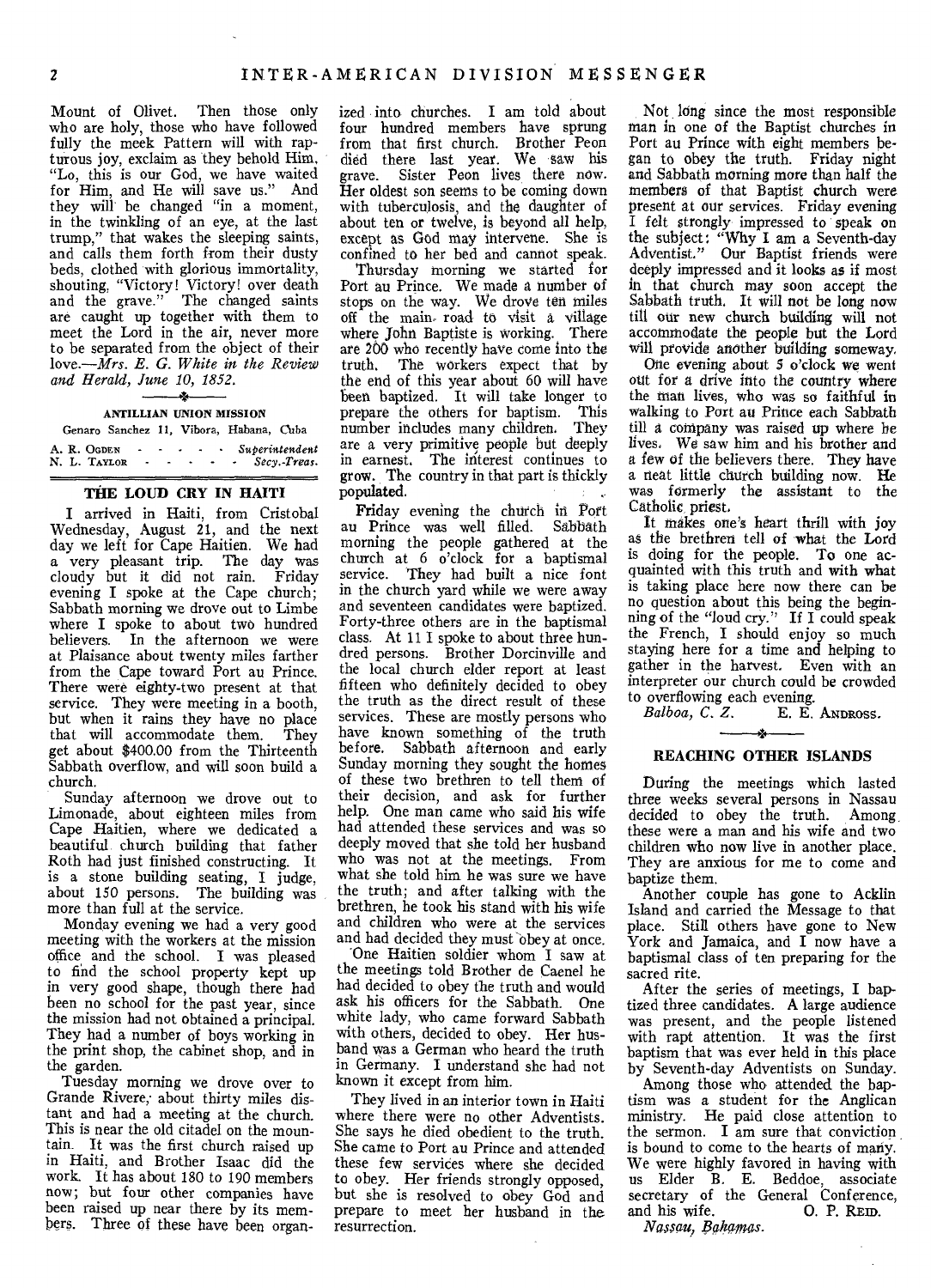#### **OUR BEST THIRTEENTH SABBATH OFFERING**

Our Sabbath school pennant arrived in good condition and we surely are proud to see it on the wall in the office above my desk. I hope we shall never lose it. I, at least, will do all I can to keep it.

Last quarter the members of our Santo Domingo City Sabbath school set a goal of \$125.00 for the Thirteenth Sabbath. This was far above anything we had ever done before. I knew how hard it had been to reach our former goals, however, I would not discourage them, even though I knew it would mean hard pushing if we ever reached that goal. I proposed to the school that they take some extra envelopes and distribute them among their friends who did not visit our church, explaining the object and inviting them to make contributions. This was done, some of the members taking as many as four and five envelopes; and on the Thirteenth Sabbath we were overjoyed to receive the sum of \$20.00 from these outside friends. This was help number one.

Then when I was out in the Harvest Ingathering work I had the pleasure of visiting the Haitien Mission. There Brother de Caenel showed me the Mission Bonds which they used for the Thirteenth Sabbath offering. At once this thought came to me: This will help you out on the goal for your school. I, therefore, secured one from him, and, on returning home, I lost no time in having some printed. The school became very much interested, and at the end of the quarter, we not only reached the goal but went \$19.11 beyond it. I could hardly believe it myself. And this was help number two. But above all we feel thankful for the aid of the Holy Spirit and the guiding, helping hand of our heavenly Father, Praise His holy name.

MRS. ALMA 0. JONES. *Santo Domingo City, R. D.* 

CENTRAL AMERICAN UNION MISSION Apartado 1059, San Jose, Costa Rica

W. E. BAXTER - - - - *Superintendent*  A. P. CHRISTIANSEN ' *Secy.-Treas.* 

# **OUR BLESSED HOPE**

Recently five adults were buried with their Lord in baptism in Colon, Panama. This little company was largely the fruit of Brother Delroy Andrean's labors. The church was crowded, many visitors being present. The sermon given before the baptism was taken from Job. 8:13,14, "So are the paths of all that forget God; and the hypocrite's hope shall perish; whose hope shall be cut off, and whose trust shall be a spider's web."

Many say that they have hope of

going to heaven when they die, but when pressed to give a reason for their hope they can give only a vague answer. Some one has illustrated it in the following way:

"Suppose a coachman, after holding his position for a number of years, for some reason received notice to quit in two weeks; and suppose when I asked him what plans he had for the future, he would reply, with a calm as-surance, that when he left his present place, he intended to go to Buckingham Palace as he had every reason to believe that the king would receive him as an honored guest *for* the rest of his days. Again suppose that to my astonished inquiry as to what grounds he had for such a hope, he would murmur something about the king being so kind-hearted that he surely would not turn him away. Why, I should begin to think that his trouble had unhinged his mind. You smile at the illustration and tell me that you cannot imagine that anyone could be so foolish. Yet *a* great many people are using this kind *of* reasoning in dealing with *divine* things; but; friends, no one will ever get to heaven that way. The Bible says that before anyone can be received into divine favor, he must be cleansed from all sin."

"He that covereth his sins shall not prosper: but whoso confesseth and f orsaketh them shall have mercy." Prov. 28:13. God's promise is: "Ye shall seek Me, and find<br>God's promise is: "Ye shall seek Me, and find

Me, when ye shall search for Me with all your heart." Jer. 29:13.

Baptism is an outward manifestation of a full surrender to Jesus Christ. It is an outward sign that the one has solemnly renounced the world and is seeking for God with the whole heart. When we arise from the watery grave to walk in newness of life our very appearance and conversation will witness to the fact that our hope is not the "hypocrite's hope," neither is our trust a "spider's web;" but our hope is the "blessed hope" and our trust is in the Word of the living God.

L. L. HUTCHINSON. *Cristobal, Canal Zone.* 

 $\longrightarrow$ 

# **LED TO GOD**

Candelario Porras and his faithful campanion, Elisa, were living on a farm, when a colporteur visited their nearby city. They heard of some discussions this colporteur, Brother Robaina, had with the Protestant minister in Diriamba. Candelario soon met Brother Robaina, and bought a "Nuevo Medico" from him, receiving as a present the little book, "Por Sendas" ("The Marked Bible").

Through this little book they learned more about the law of God and the true Sabbath. Also the mother of Elisa sent them some texts that had been given to her. A short time after that Brother J. L. Holder visited. Nicaragua and sold them "Our Day" in Spanish. He also spent several days with them on the farm, studying at night, for it was coffee picking time, and all were very busy in the day.

Soon after this visit they bought a little farm where they lived for a short time. Brother W. F. Mayers foundthem and sent their name to the writer in Guatemala that literature might be sent to them. Also Candelario wrote us requesting more reading matter'. Several bundles of various papers were sent at different *times.* They read them all and received much good. In the providence of God they *were* quite alone and able to spend much time in reading. But finding it difficult to make a *living* on their little place, he again became manager of another farm.

They were not satisfied with their spiritual condition and were seeking for light. Mrs. Porras took sick and they decided to move to Managua, the capital of Nicaragua, arriving there in July of 1928. On August 1 the writer and his family came to the same city to work. We knew no one here, and sought a reasonable priced hotel for a few days while hunting for a house.

One day we left Vera Mae asleep and Hazel, our older little girl, in charge while we went to look at a place we had heard about. During our absence a well dressed man came, inquiring for the missionaries whom he had heard about. Hazel invited him to sit down and wait. In answer to his questions she told him we were not like the other missionaries, that we kept the Seventh-day Sabbath. We soon became acquainted with Mr. and Mrs. Porras and began studying the truth in earnest.

In it all we can see the hand of God leading them to the truth. The seed sown by the colporteurs came first, then at just the right time they met those who could lead them in the study of the Scriptures and to the feet of Jesus. Brother Candelario today is one of our colporteurs. In a few days we shall also baptize the mother and sister. God is leading many to the truth here in Nicaragua, though we are having to meet strong opposition from the enemy. Thank God, Jesus is our Captain. Pray ELLIS P. HOWARD.

*Managua, Nicaragua.* 

# $\rightarrow$ **COLPORTEUR WORK IN PANAMA**

"Pray as though all depended upon God; and work as though all depended upon you."

This is the motto we placed on the board at the *time* of our colporteurs' institute at the West Caribbean Training School the latter part of April this year. It was the first I was privileged to attend and assist in in Inter-America, so I was glad for the valuable help of Elder J. A. P. Green from the division, and Brother W. D. Keiser, the field man for the Central American Union. All felt that the institute was a profitable one. Nine students, four young men and five young women, signed up to go canvassing. Besides these students, two other brethren who had been invited to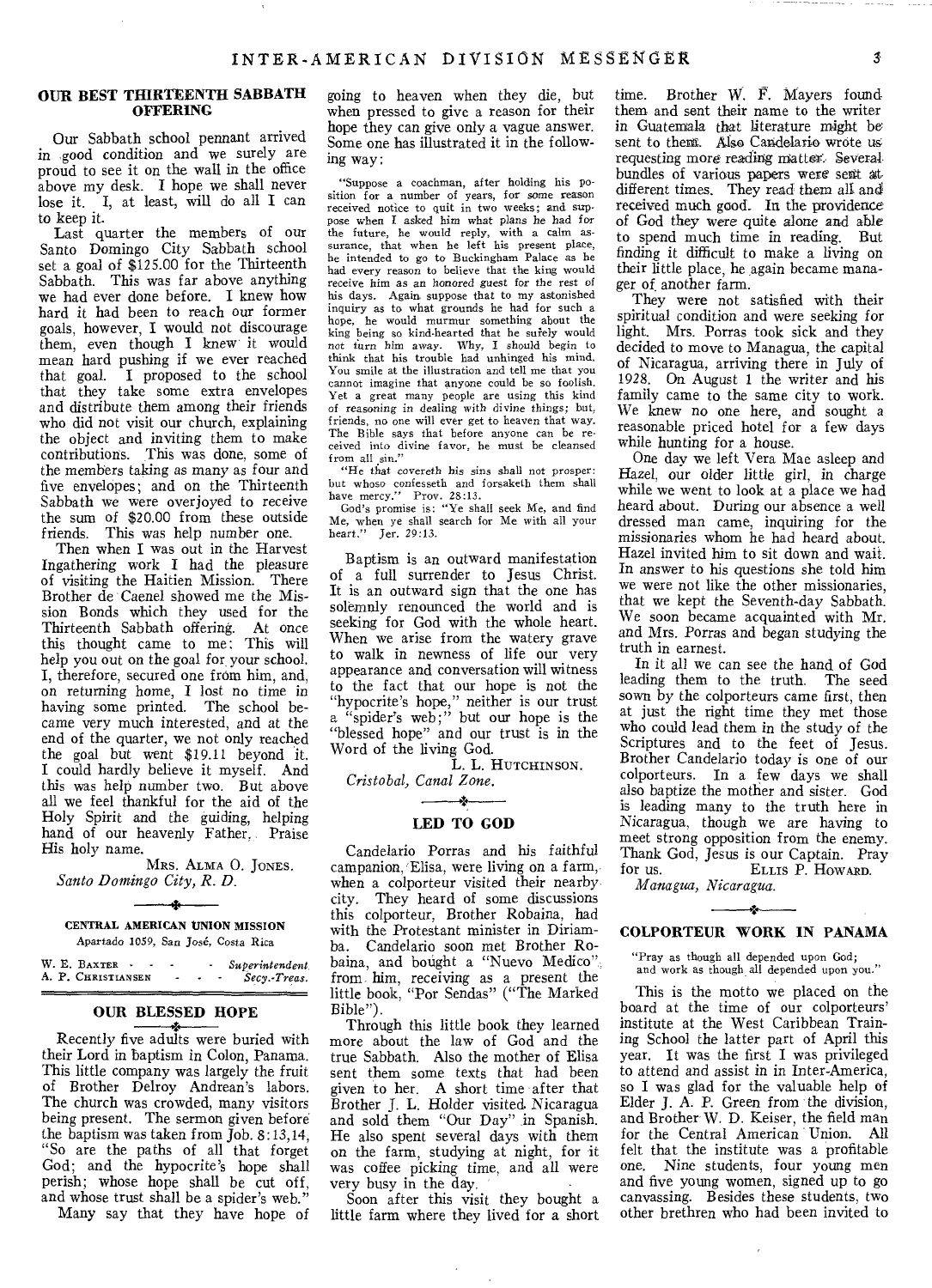attend the institute went out as regular colporteurs.

Wearing the Christian's armour of Ephesians 6 and equipped with the usual colporteur's paraphernalia, the nine students and two regulars worked on through the summer with courage and perseverance. God blessed in a marked way their faithful efforts. Many orders were taken—enough for several scholarships if a good percentage of delivery could have been realized. But, notwithstanding many disappointments, it is good to see the spirit of constant courage that possesses the hearts of these dear colporteurs. Experiences have been gained that will tell for eternity, and we are learning more and more that "God's hand is on the lever of circumstances." We are thankful for the many books that have been placed in the homes, and pray that many souls will be saved in the kingdom of God as the result.

W. R. MULHOLLAND.

# *Balboa, C. Z.*

# 一条 **AUGUST 24 AT FRIJOLES**

August 24 was a good day in the Frijoles church. It was the day set apart for fasting and prayer. Wonderful were the blessings that the Holy Spirit bestowed upon us that day.

The meeting was well attended. The opening song was followed with the reading written by Elder Spicer and a season of prayer. After several had prayed, one brother arose and quietly made his way to another brother still kneeling, to ask him to forgive any wrong he had done. Other similar confessions followed; and we had a blessed season together. It brought us closer to one another and closer to the Master whom we are trying to serve. Our prayer is that we may have complete victory from day to day so that the Frijoles church may indeed fulfill her mission. Pray for us.

ETHEL WALTERS. *Frijoles, Canal Zone.*  ÷

COLOMBIA•VENEZUELA UNION MISSION Apartado 313, Cali, Colombia

H. E. BAASCH - - *Superintendent*  C. L. STILSON *Secy.-Treas.* 

#### ATLANTIC COLOMBIA

Brother Eduardo Coronado reports from Ciénaga that as a result of missionary work by himself and other colporteurs, a Sabbath school of nine was organized in August. There had been only a family school there before. He says he believes that if we had an evangelist to send there, a good company would be raised up.

Brother Luis Urbina recently spent some time canvassing in Carmen and its vicinity. I was erroneously made to say in the *Mensajero* that there were nine new Sabbath keepers in that place. If that was not true at the time, I trust it soon will be, for Brother Urbina writes that three are keeping the Sabbath there, due to the literature sold there by Brother Valdes and perhaps others, and the personal labor of Brother Urbina.

I have just returned from a trip to Sincelejo. It was so rainy that it seemed impossible to plan for a strong effort in a central place. The brethren had been holding preaching services in different parts of the town, so I joined in these. The attendance at these services was good, except when the rain interfered. They had also started a Sabbath school in Buena Vista, nine miles away. I went over there one Sabbath. Nearly every one, excepting our sympathizers, were at a *fiesta* in a neighboring settlement, so our attendance was small. Nine there profess to keep the Sabbath, and I believe that some will be baptized soon, and another company of faithful brethren join our cause. Brother Valdes and Sister Justina Colon have labored to get some ready for baptism, of whom four have been baptized. One who was ready was out of town when I was there. There are about ten more who are preparing, and should be ready a little later.

Sabbath, September 28, was a day which will be long remembered at Sincelejo. In the two previous baptismal services, we have been obliged to go a mile or two out of town for a place with sufficient water. But this time we got permision to use a pool just in the edge



Members of the graduating class of the Caribbean Training College

of town, which now in the rainy season has plenty of water. A large number assembled with us after the Sabbath school to witness the baptism. It seemed to make a deep impression on all who were present. As is often the case here, many false reports had been circulated regarding our method of baptizing, and the people were favorably impressed when they saw what a beautiful ceremony it is. Afterwards we celebrated

the ordinances, and a goodly number of interested ones witnessed this service also. The simplicity and brotherliness of these ceremonies, also produced a favorable impression. I believe there are excellent prospects before that church. E. W. THURBER.

*Barranquilla, Colombia.* 

 $-$ 

# **"BAD BOOKS"**

Not for one moment would we deny that there are bad books in the world; but it is difficult for us to condemn any books until we have scanned its contents, and read at least a few of its paragraphs.

The above heading, or its general tenor, is called forth from an article which appeared recently in one of the papers published in the city of Williamstad, Curacao, Dutch West Indies. It evidently was written by a leading priest in this city. He was very earnest in his protest against certain books that are being circulated in these Dutch Islands.

The "Pope King Again" evidently stirred up some of the spirit of the dark ages, and he could not refrain from expressing his contempt for such literature, however, at the same time he spoke in high terms of the general appearance of the book, especially the cover. *"El Conflicto,"* "Great Controversy," also received its share of contempt. It was pronounced a very bad book; and all who had purchased either or both of these "BAD BOOKS" were advised to

bring them to the writer of the article. We are not told what would be done with them, but judging from past history, they probably would be given to the burning flames. Did that stop the message for that time? Men and women everywhere were anxious to read the message of justification by faith and no effort that was made to check the onward progress of the truth of God met with success.

The seeds of truth were scattered everywhere, and many accepted it gladly.

The same is true today, and we anticipate still a larger sale of books. "We can do nothing against the truth, but for the truth." (2 Cor. 13:8.) Nothing can prevail against the last Message of mercy now going to the world. Probably nothing has brought us before the public so prominently as the article referred to above, and not only that, but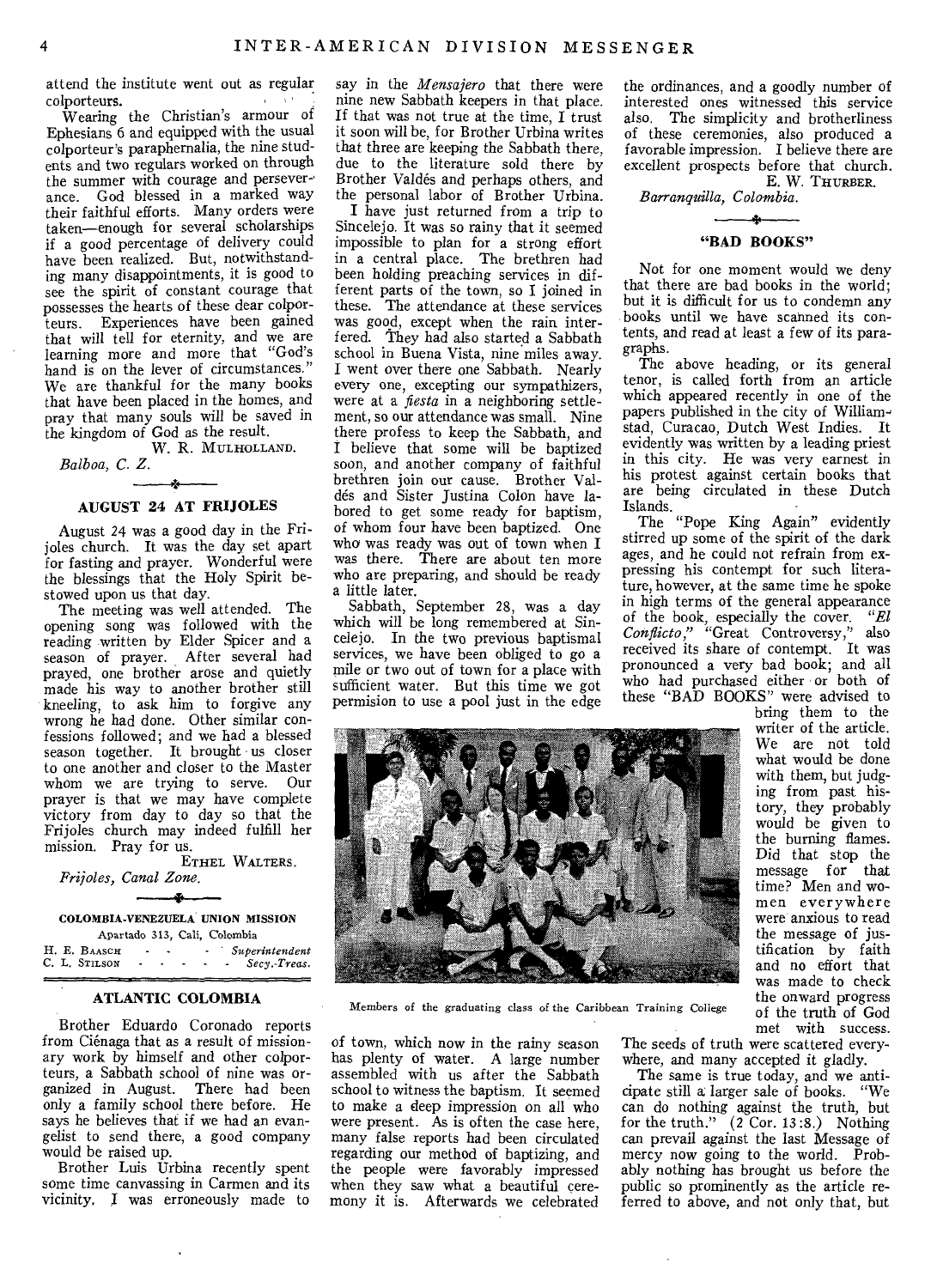the people are calling for these books, and especially "The Pope King Again." The Curacao church has averaged during the past few months in cash sales. at least \$400.00. For one church, small as it is, that surely is a good record.

We expect in the near future to organize a Sabbath school in Aruba. I visited that Island recently and found a good opening for meetings, and we hope for a good church there in the near future.

**D.** C. BABCOCK. *Williamstad, Curacao.* 

# سعد A **MIRACLE OF HEALING**

[A former issue of this paper told of Paulina's conversion.]

Sister Paulina, a member of the Medellin church, took sick about three months ago with sciatic pains, to the extent that she was unable to walk during all that time. Her right foot and limb pained her very much, and towards the last of her illness the right foot bent inward and the toes were drawn up. We had given up hopes of her ever being able to walk again. During this time the members of our church helped her with rent, food, and other living expenses. Every one who visited her received much encouragement from her faithfulness and the cheerful and courageous spirit which she always manifested.

About this time a messenger was sent to inform her that she would be taken to the hospital of the poor-house, where she would have everything that she needed, if she would give up her heretical ideas and come back to the Catholic church. There, too, she might even be healed of her illness since others had been made well by praying to the images. When the messenger reached that point in his story, Sister Paulina was ready to talk. She told the man who was making all these promises that she was not in need of his help; that she was happy to be an Adventist, and if she died for want of food she would a thousand times rather die an Adventist than a Catholic. As she came to the highest point of her enthusiasm, she said:

"Never would I ask an image or a saint to heal me. I have a merciful Father in heaven, and a great God who can heal; and I want to tell you that in three days I shall pass your home to show you that I am well. I defy anything you have in your church to heal and help, but I shall ask my heavenly Father right now to heat me."

Immediately she raised herself on the bed and kneeled upon the pillow and prayed:

"0, God of all grace and mercy, I come to Thee to beseech Thee to hear me, Thy child. Thou hast power over all, and I want Thee to show me and this man that I am one of Thy elect, and that I shall be among the faithful ones when Jesus comes. To show that I am one of Thy own I beg of Thee to heal me so that

I may show my faith and prove to this man that Thou art the greatest God in the heavens. From the bottom of my heart I beseech Thee to show Thy power, and to do me this cherished favor for Thy dear Son's sake, Amen."

The messenger left, seeing that Sister Paulina had no inclination to accept his<br>offer That was Tuesday afternoon That was Tuesday afternoon. About midnight she awoke realizing that she had no pain in her limb. She could move it as easily as the other. Then she felt her afflicted foot and, lo! it was as tender and natural as the other. The<br>toes had all straightened out She toes had all straightened out. thought she would try and stand upon it, and found it as strong as the other. The Lord had healed her! She arose, and, kneeling upon the same pillow on which a few hours before she had knelt and asked God to heal her, she thanked Him for His healing power.

In the morning her daughter, who cared for her, said: "Mother, you have such wonderful faith." That very afternoon Sister Paulina fulfilled her promise to the messenger from the poor-house. It was one day sooner than she had promised to tell his family that the Lord had healed her. Though she had not walked more than about the room for three months, she went down town on foot, a distance of more than twenty squares—and back again to her home. Friday we had the pleasure of having her at our house at least one league from her home.

The following Sabbath she attended the Lord's supper at the chapel, where, overflowing with joy and gratitude, she told how good the Lord was to heal her. She could find no words to express her gratitude to be one of God's chosen people and to know this blessed Message. She closed her testimony with a word of sincere appreciation for the kindness of the church in helping in the days of need through which she had just passed. You may be sure that we felt the presence of the Lord in that Sabbath morn-<br>ing service. E. M. TRUMMER. E. M. TRUMMER.

*Medellin, Colombia.* 

#### - 2 EAST CARIBBEAN UNION CONFERENCE Box 221, Port-of-Spain, Trinidad

W. R. ELLIOTT *President*  M. D. HOWARD *Secy.•Treas.* 

### **BRITISH GUIANA**

Our work was greatly handicapped during the first half of this year, so that scarcely any progress appeared to be made. However, appearances are not always a true indication, as will be noted below. The office work has fallen to me for nearly a year, thus preventing my association with distant churches. Pastor Riley was absent three months for a much-needed rest, and the broken schedule of the river launches delayed meetings in two sections of the conference.

Now the tide has turned again. Brother and Sister A. T. King arrived in June, thus supplying help both for evangelism and for the office. Pastor Riley returned to work in July, and a new forward movement has begun. We have been favored with visits from the union officials; and with the coming of good weather, the outlook is favorable for success in soul-winning during the remainder of the year. During the month of August, thirty-one or more persons were baptized, and still others are waiting. Two evangelistic efforts will soon be commenced, and with the work now under way in several districts, I am hopeful of seeing at least thirty more persons baptized before the end of the year.

One noticeable feature is that quite a number of persons, who had given up the truth years ago, are now returning to their Saviour. Bible work is being carried on with about thirty persons in Georgetown, and there is evidence of a silent revival in the church. We rejoice that the work is onward in all other fields  $C \nvert K_{\text{NLCHT}}$ C. E. KNIGHT.

*Georgetown, British Guiana.* 

#### $\overline{\phantom{a}}$

#### **CARIBBEAN TRAINING COLLEGE**

The Caribbean Training College, which is out about ten miles from Port of Spain, Trinidad, is situated in the Maracas Valley and surrounded by mountains. The highest peak in Trinidad, which can be seen from the school, is Mount El Tecuche, rising to a height of 3,100 feet above the sea level.

When I visited the school in September there were in attendance eighty students. It was a pleasant occasion on the afternoon of September 19 when the faculty, students and friends gathered in the chapel to listen to the program that had been prepared and also to the address of Pastor C. E. Andross. On that occasion fifteen students received diplomas from the eighth grade. The cut on page 4 shows the graduating class.

Three industries are being started at the school, carpentry, printing and sewing. The sawmill has been installed, and Professor Gardiner and the young men are cutting out lumber to put up one wing of the boys' dormitory. It is believed that the printing industry will prove of real worth in furnishing work to the students and in bringing cash into the school. Professor Hamilton is to have charge of this. The equipment will be installed in the next few weeks and will cost approximately \$2,- 000.00.

A portion of the Thirteenth Sabbath overflow has furnished \$1,000.00 for the printing plant, and the same amount for a much needed lighting system. This is a 220 volts direct current system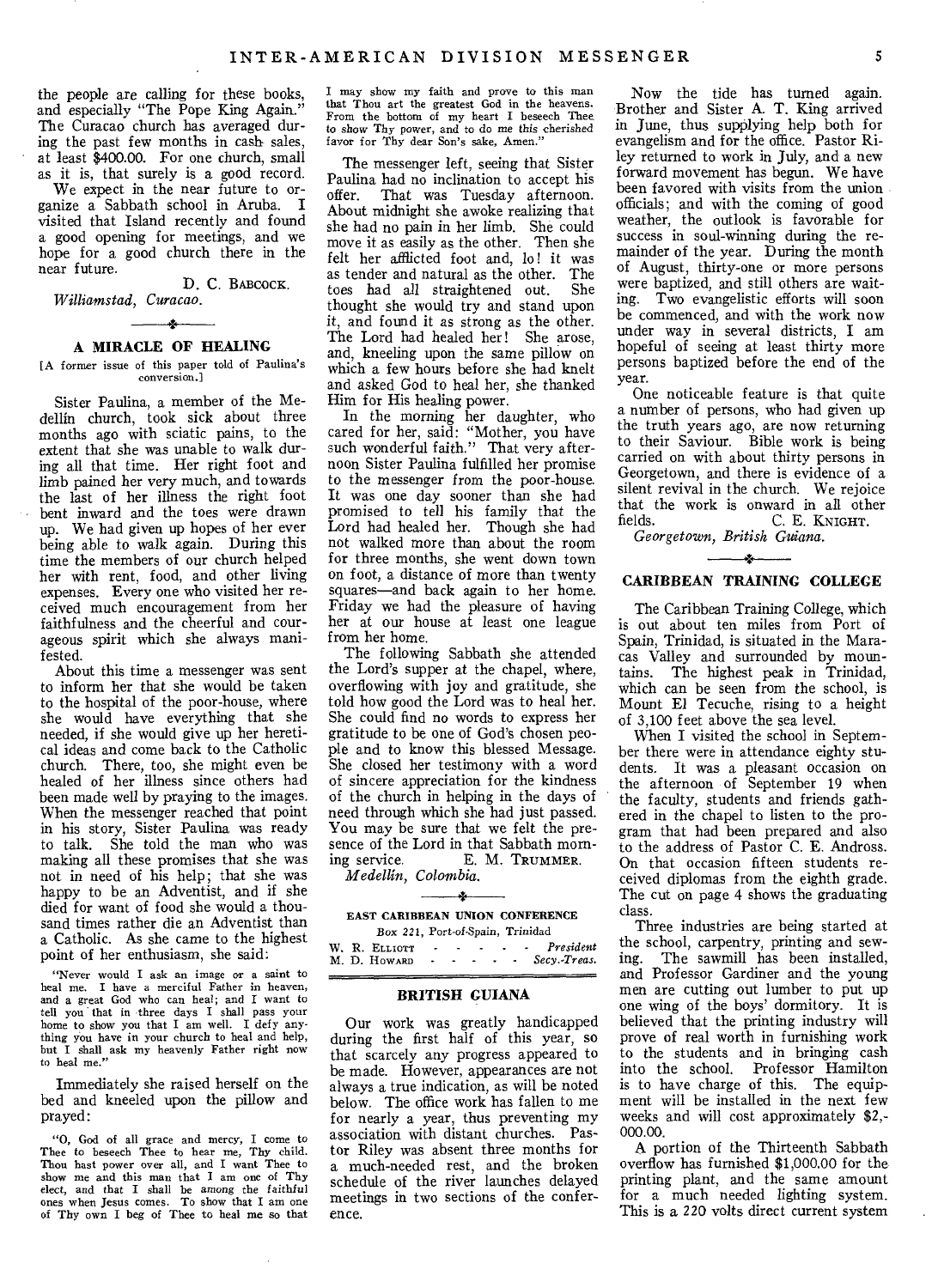and is to be operated by a 12 H. P. Petter crude oil engine, which also will furnish power for industrial purposes such as light woodworking and printing machinery, as well as other industrial, machinery that may be developed.

There is a real need in the conferences of the East Caribbean Union for church school teachers; and in order to provide teachers, they are starting a normal department at the Caribbean Training College.

The school is in need of more young men to assist with the work, as soon as accommodations can be provided for them. The erection of the wing of the boys' dormitory will provide additional space for the young men.

The fiscal school year ending June 30th revealed that the work had been conducted in a careful way, so that there was an operating gain. The farm income showed over \$1,000.00 beyond what was estimated in the budget. It should be mentioned that substantial discounts have been received on equipment purchased, as the needs of the institution have been presented to the different firms. Much is being accomplished in the building up of this institution so urgently needed in the East Caribbean Union Conference.<br>Balboa, C. Z. F. L. H.

F. L. HARRISON.



Pastor Cole preaching to the crowd assembled in the street. Pastor Cole is president of the Leeward Islands Conference

# $-1$ MEXICAN UNION MISSION

Calle Jalapa 210, Mexico, D. F., Mexico

D. A. PARSONS - - - - *Superintendent* **J. G. PETTEY** - - - - - *Secy.-Treas.* J. G. PETTEY **Section**  $\cdot$  **Section**  $\cdot$  **Section**  $\cdot$  **Section**  $\cdot$  **Section**  $\cdot$  **Section**  $\cdot$  **Section**  $\cdot$  **Section**  $\cdot$  **Section**  $\cdot$  **Section**  $\cdot$  **Section**  $\cdot$  **Section**  $\cdot$  **Section**  $\cdot$  **Section**  $\cdot$ 

#### AMONG THE BELIEVERS IN TEHUANTEPEC

We quote the following from a letter from the superintendent of Tehuantepec: "While in the interior of Chiapas, I was not able to visit as much as I desired, due to the heavy rains that are now in season and are making parts on the state almost inaccessible. But what I did visit was a demonstration of the outpouring of the 'latter rain' upon a benighted people who are, not only accepting the Message, but, are on fire with heavenly zeal to give the Message to others.

"This part of the state is given over to coffee

ranches and is quite mountainous. Many of the roads, or paths, can be traveled only by a burro and in some places that I visited, only afoot. There are several large German and There are several large German and American ranches where much native help is employed, and there are also many, many smaller coffee ranches ranging from two to one hundred acres, owned and operated by either Mexicans or Guatemaltecans. Among these people and the native workers on the foreign owned ranches our Message is going with much rapid-<br>ity. I was able to visit four places and spend I was able to visit four places and spend a little time in each place where new companies are being started among these people. Beyond these places the truth was and is being carried by groups of interested people who are calling for more light from our worker in charge of the district. The limits of our work there are almost impossible to calculate, being a laity movement and growing, or rather going, in almost every conceivable manner.

"After having visited some of our churches in Chiapas, enroute to the new district, I called on the new company at Tuxtla Chico where, among other new believers, I met a man from Guatemala, owner of a small ranch, who has known the truth a little over three years. One of the first things he resolved to do the first year was to pay his tithe to God although he never met one of our workers. His crop was small and expenses large; but after figuring up his gain, his tithe amounted to about \$40.00. Heaping this amount, which was about 80 pesos, on his table he prepared to count and wrap the money to take it to a nearby post office; but the tempter came to him showing him his great need of that money to improve his ranch and urging him to be cautious about sending his hard earned money to people whom he did not know. So he weakened and kept the money for his own use. Before the close of the year, hard times came upon him, more than wiping away the 80 pesos.

"He promised the Lord that never again would he rob Him of His tithe; so the next year, notwithstanding times were hard and the crop smaller, he figured up his tithe, amounting to about \$35.00, and sent it to our office. He joyfully showed me the receipt for this, his first tithe paid to God. The receipt was soiled with much handling, but the old brother told me God had richly blessed him for paying his tithe, far surpassing that amount; and that since then he had been a faithful tithe-payer and would continue faithful in this as long as God gave him anything from which to pay tithe. This brother and several others of this place are to be baptized next month, and we hope soon to organize a church there. The spirit of these people, as with tears of joy in their eyes, they gave 'their testimonies, pledging their lives to God, is something that cannot be described in words. The presence of the Holy Spirit was very evident.

"About a day's journey from this place, I had the privilege of spending a few days at another ranch where two large families have accepted the truth and are very faithful. These two families have done a great deal of missionary work, telling others of the truth. I could not visit all the places where they have worked and raised up believers because of the lack of time and inaccessible trails. These believers took me, however, to one place over the roughest foot-trail I have ever traveled. In some places one had to climb up on hands and knees; but when we arrived we had a good meeting. There we met four families which made a' large Sabbath school, meeting in one of the palm huts. After a preparatory service in the morning, Brother Jimenez, our native worker, baptized four new converts of this last group in the Jordan River which flows down the center of that valley. Soon we shall have enough ,baptized members at these two places to organize a church on each ranch.

"The picturesqueness of the mountain scenery and the spirit of peaceful rejoicing among the converts made the whole event of that beautiful day almost heavenly. Some of the other groups of converts Brother Jimenez has been able to visit later, but others must wait until the dry season comes in December. Meanwhile, he will be very much occupied with Harvest Ingathering and taking care of our churches and companies along the railroad. The above district I have described is in the southern part of Chiapas, within a radius of 75 miles of the Guatemalan border.

"Fortunately before the rainy season started, I was able to get Brother Zaynos moved and located in the capital of that state, 139 kilometers from the nearest railroad. He has a good horse and saddle now and is busy visiting accessible villages and companies; and as soon as the dry season comes he will push on into the eastern mountain country and work clear to the Tabasco border. When one group hears and accepts the truth, they take it to another and of course the arguments cannot be refuted; hence, those who<br>are honest are bound to accent. Thus, our are honest are bound to accept. work goes on through the laity movement and the silent ministry of our literature until soon the whole state will be saturated, though we have only two workers for so gigantic a task. Really, it seems that we are entering the 'loud cry' in many parts of this field.

"We have just sent a new young worker into the state of Oaxaca to carry on the work that Brother Sauza left when he answered a call to take up work recently in the Central Mexican Mission. The new worker, Brother Rodriguez, is a very zealous and intelligent young man, thoroughly consecrated, and I feel is just the man to step into the many open doors of that state and do a great work.

"Our next problem is to place a good worker in the state of Tabasco where we have some churches, and one of the most promising fields in all our mission. I think we shall soon have that taken care of and then I believe we shall see greater growth than our mission has yet experienced. (Signed) "J. B. NELSON."

# MISSIONARY INTERESTS IN MEXICO

In a cut of the last MESSENGER was a group of interested members of the Tuxpan church in the Central Mexican Mission, attending, an institute in the special interest of the *Centinela.* About 15 of these faithfully attended the meetings Brother Calvo and I held to instruct them in the right methods of presenting the magazine. Brother Calvo has developed a very successful method of presenting the magazine. With three or four copies bound together in a neat prospectus, the order is taken just as if it were a large book. Then, within a week, he delivers the first three copies of the paper, collecting for the full year and giving a receipt. The people feel better to get a few numbers immediately in their hands, instead of only one. The canvass is short and to the point, and usually causes bankers as well as shoemakers to put their names down as subscribers.

At the end of the meeting, Brother Calvo took 105 subscriptions in five days, besides helping some of the new ones to do their work. Another worker took twenty-five subscriptions in three days.

While Brother Calvo (next to the last at the right of the picture) remained to help them, I went to the Gulf Mission to hold a similar institute. Two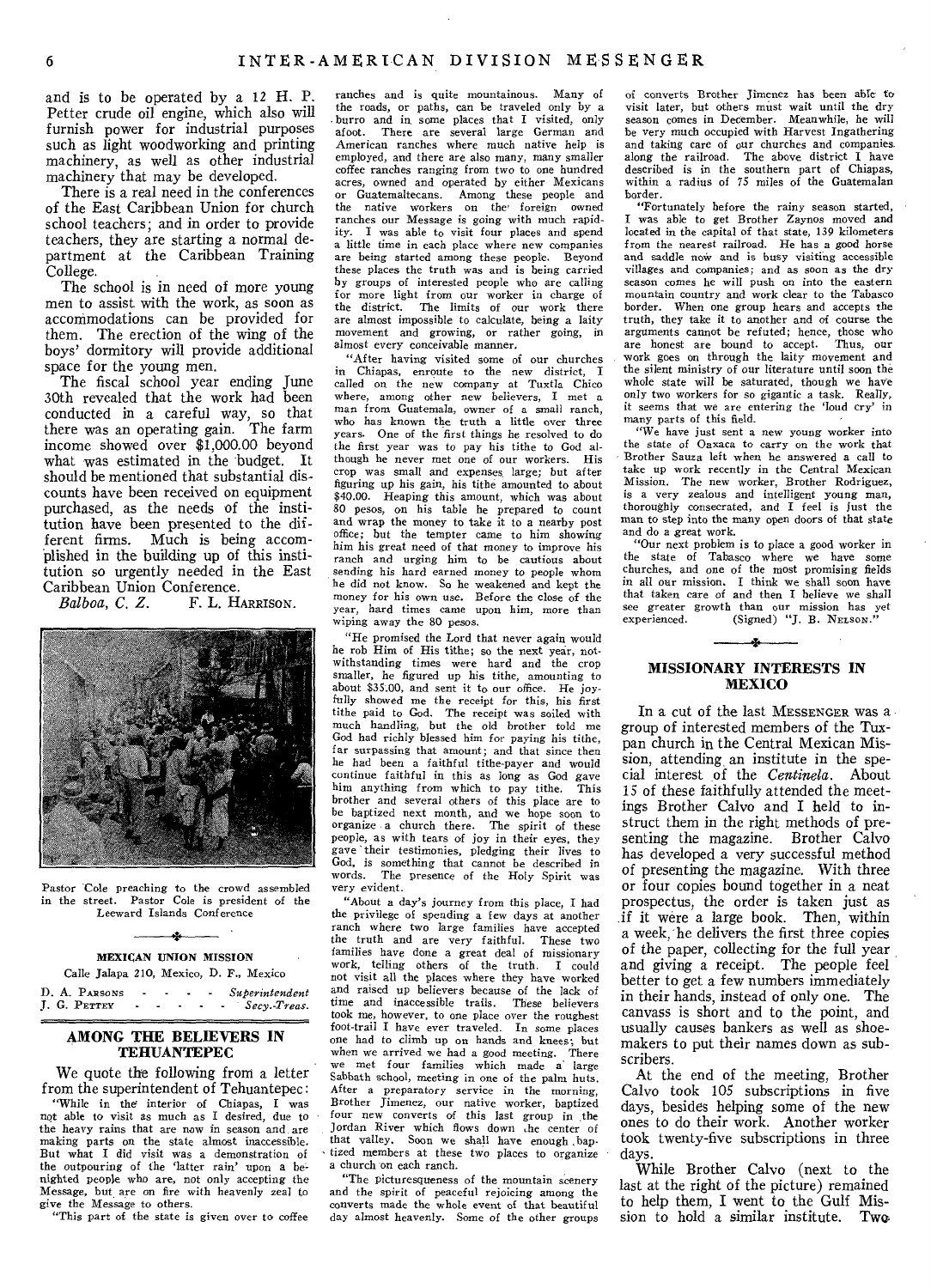sisters dedicated all their time to this work and others gave part time. Some will soon handle large books. We hope to do this same work in every church of any size, and get at least two to work this way, and two colporteurs to work the whole mission with *Centinela,* thus reaching thousands who cannot buy the large books. H. A. B. ROBINSON.

*Mexico City, D. F., Mexico.* 

# THE CHRISTIAN DRESS

"Our words, our actions, and our dress are daily, living preachers, gathering with Christ, or scattering abroad."-*"Counsels on Health," p. 600.* 

"Simplicity of dress will make a sensible woman appear to the best advantage. We judge of a person's character by the style of dress worn. Gaudy apparel betrays vanity and weakness. A modest, godly woman will dress modestly. A refined taste, a cultivated mind, will be revealed in the choice of simple and appropriate *attire."-ibid. p. 601.* 

"Many dress like the world, in order to have an influence over unbelievers; but here they make a sad mistake. If they would have a true and saving influence, let them live out their profession, show their faith by their righteous works, and make the distinction plain between the Christian and the worldling. The words, the dress, the actions, should tell for God. Then a holy influence will be shed upon all around them, and even unbelievers will take knowledge of them that they have been with Jesus. If any wish to have their influence tell in favor of truth, let them live out their profession, and thus imitate the humble Pattern."-ibid. *p. 598.* 

"We as a people do not believe it our duty to go out of the world to be out of fashion. If we have a neat, plain, modest, and comfortable plan of dress, and worldlings choose to dress as we do, shall we change this mode of dress, in order to be different from the world? No, we should not be odd or singular in our dress for the sake of differing from the world, lest they despise us for so doing. Christians are the light of the world, the salt of the earth. Their dress should be neat and modest, their conversation chaste and heavenly, and their deportment blameless."-*ibid.* p. 604.

"Will men and women professing the most solemn truths ever borne to mortals, be true to principle? If they would have an influence to lead the world to serious reflection, they must be; their dress and conversation must be in strict accordance with their peculiar faith."-*"Testimonies," Vol. V, p. 128.* 

"Puritan plainness and simplicity should mark the dwellings and apparel of all who believe the solemn truths for this *time."-ibid., Vol. V, p. 189.* 

"There should be no carelessness in dress. For Christ's sake, whose witnesses

we are, we should seek to make the best of our appearance. . . . Our appearance in every respect should be characterized by neatness, modesty, and purity. . . Even the style of the apparel will express the truth of the gospel."-ibid., *Vol. VI, p. 96.* 

"There will be no place for outward adornment in the sanctified heart; but there will be an earnest, anxious seeking for the inward adorning, the Christian graces,-the fruits of the Spirit of God." *-ibid., Vol. I, p. 162.* 

"Those who travel in the narrow way are talking of the joy and happiness they will have at the end of the journey. Their countenances are often sad, yet often beam with holy, sacred joy. They do not dress Iike the company in the broad road, nor talk like them, nor act like them. A pattern has been given them. A Man of sorrows and acquainted with grief opened that road for them, and traveled it Himself. His followers see His footsteps, and are comforted and cheered. He went through safely; so can they, if they follow in His footsteps."-ibid., *Vol. 1, pp. 127, 128.* 

### "THE SOUL-WINNING SABBATH SCHOOL"

I trust the November MESSENGER finds a large class in your Sabbath school studying our excellent Sabbath school text book. During November let us study chapters three to five inclusive. Here are some test questions for use in your class or personal study:

CHAPTER *3: "Sabbath School Organization"*  1. How does the basis of membership in the church and in the Sabbath school differ?

2. What •ideals in organization should every Sabbath school endeavor to reach?

3. What officers are needed in all schools? How are they selected?

4. Who chooses the teachers?

5. What is the Sabbath School Council Committee? Who are its members?

CHAPTER 4: *"Classes and Divisions"*  1. Why should the characteristics and cap-ablities of the various ages be considered in organizing and conducting Sabbath schools?

2. What are the six divisions of Sabbath school membership?

3. What workers will each division require? 4. What arrangements can be made to facilitate the work where more than one division

must use the same room? 5. What are the duties of a division leader?

6: Who may act as secretary of a children's division? 7. In schools where the divisions meet sepa-

rately, on what occasions should they all come together?

CHAPTER 5: *"The Sabbath School Program"*  1. Of what value is a well-arranged program

or order of exercises? 2. Which is the better time for holding the

Sabbath school,-afternoon or morning? Why? 3. Name the various features of the Sabbath school program in their order, with the approxi-

mate time given to each. 4. For how many minutes should a Sabbath school be in session each week? What is a good hour to begin?

5. What Sabbath school officers or members should be seated on the rostrum at the opening of Sabbath school?

6. What kind of songs should be sung in Sabbath school? Why is it advisable to give careful thought to their selection?

7. Where should the person offering the public prayer be, in the congregation or on the rostrum? Why?

8. What is the most appropriate posture in prayer?

9. Why is there need of giving attention to the personal influence of those who are to render special music?

10. Is it better to use, "Are there any corrections to the secretary's report? If not, it will stand approved"?

11. What can ushers do to help the secretary to increase the effectiveness of his report?

12. What is the purpose of the *missions*  exercise? Of what does it consist?

13. From where does the material in the Missions Quarterly come? What is the best way of presenting the material to the school?

14. Why are maps needed in Sabbath school?

15. What is the purpose of the review? 16. Who should mark the class record card? When?

17. What is the effect of many interruptions and counter-attractions during the recitation counter-attractions during the recitation period? What is the nature of some of the usual disturbances?

18. How should Sabbath school close?  $\star$ 

#### MAKING THE MOST OF 1929

"What doest thou here?" Twice Elijah faced that question during his re-, treat to Horeb. Twice he gave the same excuse. And surely his excuse was a good one. Did a Christian ever have a better reason for fleeing than Elijah had? He fled for his life. Of course it was all right to flee, only in that hour of extreme physical exhaustion his foot slipped and he fled to Horeb instead of to God.

"What doest thou here?" Suppose the Master should ask you that question just now. Leader of the  $\text{---}$  Missionary Volunteer Society, "what doest thou here?" Secretary, "what doest thou here?" Officers! band leaders! everybody! "what doest thou here?" You have been chosen to serve as the Master's helping hand right here in thesociety. What close relationship! The hand never goes where its master does<br>not. The two are inseparable — the The two are inseparable  $-$  the hand and the master. I wonder if the Master always finds us "a helping hand" that really helps. For of course, some so-called "helping hands" do get away from their Master. And alas! what helpless "helping hands" they are! Paralyzed! Useless! A real burden! A hinderance!

"What doest thou here?" Officers, the society is intrusted to your care! What are you doing with your sacred trust? Will it be a better society because of your term of office? Are you a one-, five-, or ten-talented officer? Or do you fall below that standard? Are you lifting the society up by the grace of God, or are you letting it slide back? Does God have all there is of you to use day by day for building the society according to the divine pattern? That is what is needed.

"What doest thou here?" You have